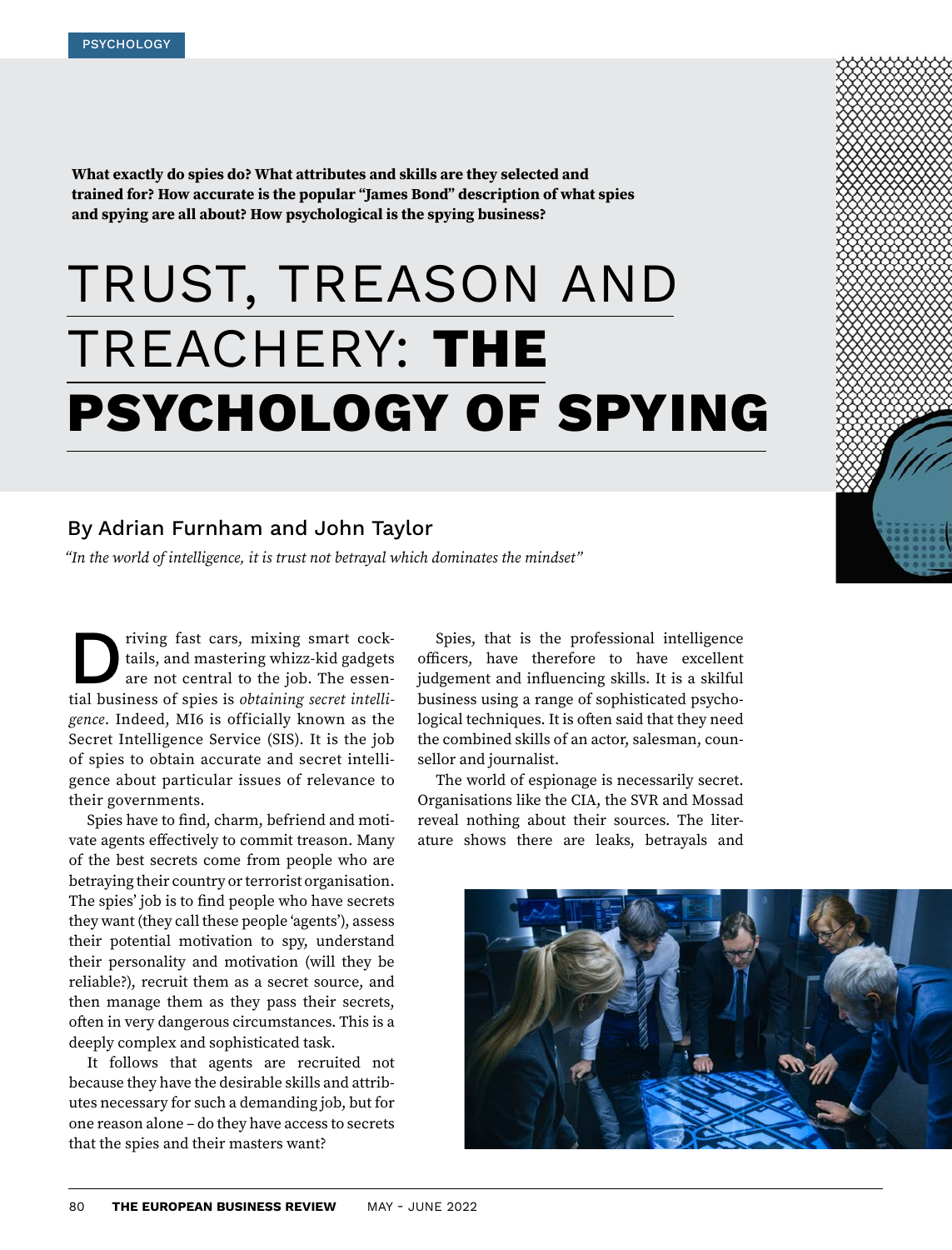

defections and the most valuable sources are always people who have critical information (i.e., secrets). It is a world of shadows and rumours and intrigue. The costs are high; treason is a capital offence in many countries. We hear about the failures and mistakes but rarely about the successes.

So spies search out people who have the information their organisation and country want: military develop-

ments and plans; nuclear weapons and energy; powerful political organisations and individuals.

#### **RECRUITING AGENTS**

The essential requirement is that agents have access to information the spies want. Increasingly in counter-terrorist and criminal operations, they need to penetrate specific organisations. Some offer the information by walking into embassies in foreign countries. Others have to be bribed, seduced and induced to reveal their secrets. Some are angry and

**The world of espionage is necessarily secret. Organisations like the CIA, the SVR and Mossad reveal nothing about their sources. The literature shows there are leaks, betrayals and defections and the most valuable sources are always people who have critical information.**

> vengeful whistle-blowers; others are motivated by ideology. Some are not very likeable or emotionally well adjusted.

> The first and most obvious problem for the spy (often called a "handler") is to understand, motivate and reward people they might not like and who are very different from them. This is where the psychology comes in. The task is to befriend (cultivate) an individual, maybe from a very different culture and background, to give up their secrets. In doing so, many agents take great risks with their own life and that of their family. And so do the spies, for if they are caught, they may well be executed, or "disappear".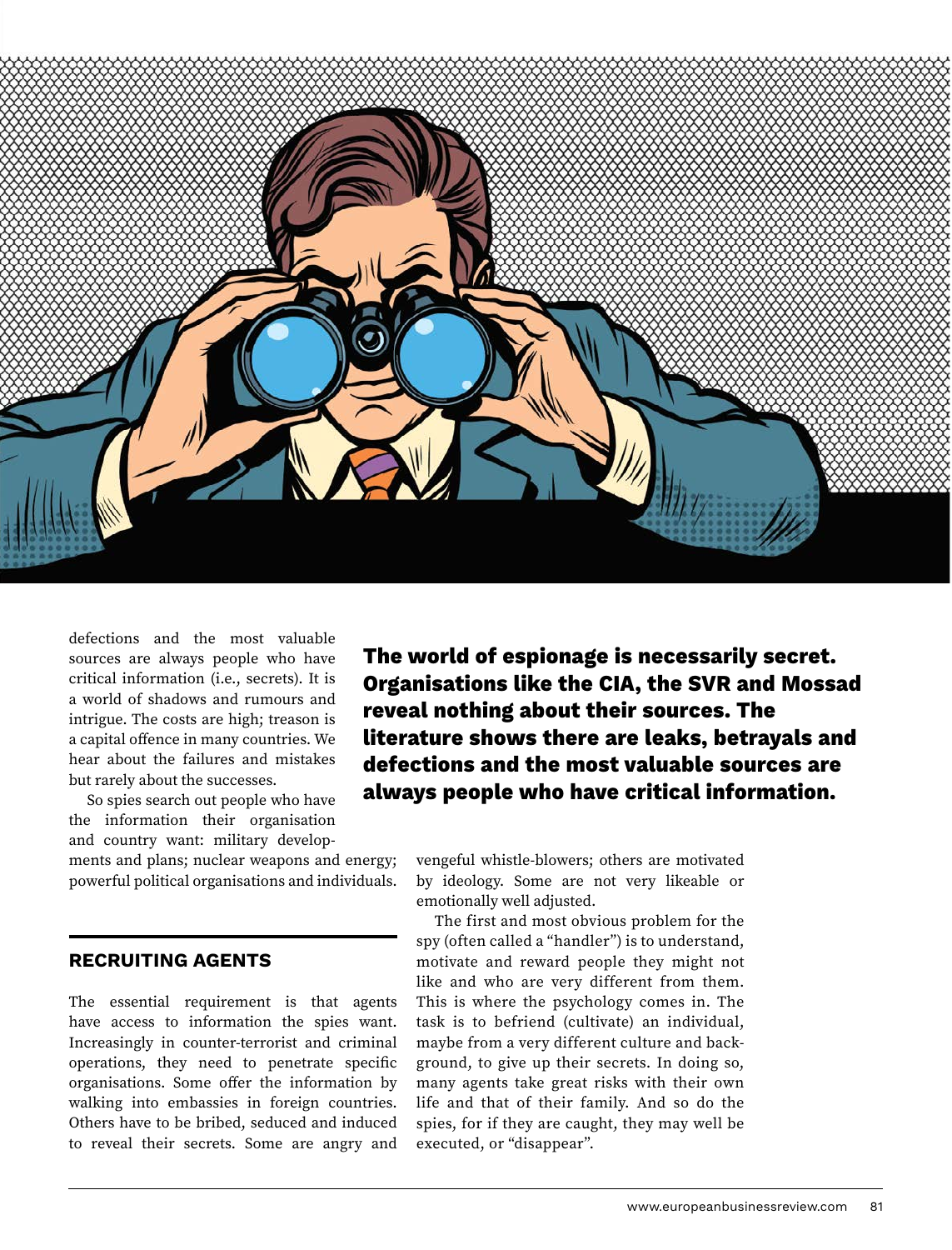## **RECRUITING AND RUNNING AGENTS**

The real motivation of the agent is not the only challenge facing the handler. They must be able to identify personality traits that might affect the agent's performance and reliability. They also need to assess whether they can be debriefed efficiently so as to enable a report of value to be written. They have to manage them and the relationship.

The classic agent operation involves developing a relationship, which can last months before the handler attempts to recruit the agent. The agent may not realise they are the subject of scrutiny until the spy makes a proposal, referred to as the "recruitment". It is only then that the spy declares who they really are, who they work for and what they want.

Handlers receive a lot of training in how to meet, cultivate, recruit and run an agent. There are essentially seven steps (see figure 1).

Potential agents need to be found. Usually, the next step is developing some sort of relationship with them. While this is occurring, there is a great deal of assessment essentially about two things: what they know, and what they are like. Then, and only then, are they formally recruited, so they know who they are dealing with and "the rules of the game".



Often, the trickiest bit is what is called *handling*, which means developing the relationship to get the secret information that is wanted. The spy-agent relationship may continue for many years, which means a handler has to hand over the relationship to a colleague when he or she is posted to another assignment. Finally, when the task is done, the relationship is terminated.

## **UNDERSTANDING AGENTS**

Spies have to assess their agents, as do selectors. They have to understand how they deal with stress, how they build relationships, how easily they learn and follow instructions, and where any potential danger points are.

Clearly, agents can't be put through assessment centres with all the sophisticated techniques used by work psychologists (the CIA do ask their agents to go through a polygraph test). Spies, often working in a second (or third) language, may only have short, clandestine meetings with their agent to try and understand them. Many agents are difficult, disturbed and unattractive individuals; but all have to be cultivated and recruited.

The question is how to achieve that end. There appear to be six things that one needs to know in order to understand an individual.

The **first** is the cultural and sub-cultural background of the agent. This is essentially cross-cultural psychology and draws upon the work of people like Hofstede. It is about how the place and time a person grows up shape their world view. We know how influential the titanic fascism-communism clash of the 1930s was in shaping so many famous spies. Is the potential agent an Egyptian Coptic Christian, a white South African, or a Baltic Russian? How did the place and time of their upbringing shape their world view and ideology?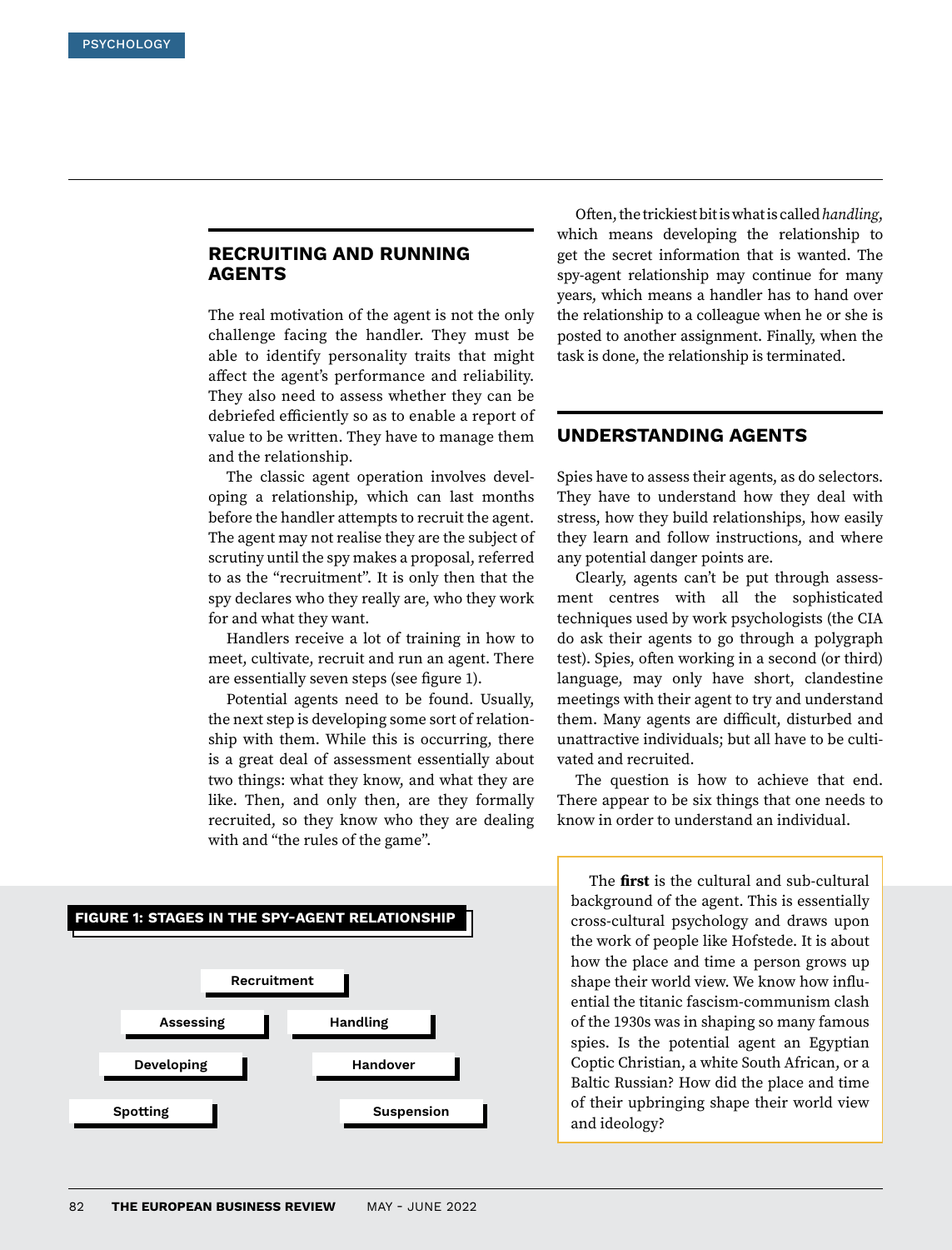#### **FIGURE 2: INFLUENCES ON BEHAVIOUR**

**Second**, what about their personal upbringing – their bio-data? Were their parents rich or poor, strict or liberal, cold or loving? Did they have any handicaps to overcome as a child? What was the predominant religion and belief system they were exposed to in their youth?

**Third**, are they bright enough to do the somewhat complex tasks required in the job? Is there evidence of their information-processing speed and retention that gives one confidence they could do the job?

Then it gets more familiar for psychologists. **Fourth**, what about their personality, paying particular attention to two traits: neuroticism and conscientiousness, which we know are the two strongest determinants of any work performance? Neuroticism, or emotional stability, is relevant primarily because it relates to how the agent copes with stress, both acute and chronic, which is an inherent part of the job. It is vitally important to know how agents regulate their emotions, what things make them most stressed and how adaptive their coping strategies are.

**Fifth**, and more relevant, are the darkside personality traits: the sub-clinical personality disorders. Of these, two are particularly relevant: anti-social (psychopath) and narcissistic personality disorder. The focus on what is now called the "dark triad" has always been fundamental. Are they fantasists or mercurial? Are they a bit of a loner, unable to establish relationships?

And finally, **sixth**, possibly the most difficult bit: what really, fundamentally motivates them?



## **THE MOTIVATION**

Differential psychologists usually attempt to measure three areas of an individual: ability, personality and motivation. It is usually agreed that it is the last of these that is most difficult to measure. For those in the spying business, one of the most important tasks is to try to understand the motives of the agent, which they themselves may not be able to articulate clearly.

An analysis of many successfully and unsuccessfully recruited and run agents suggests a short list of motives that can be crudely classified into three groups.

There are "push" factors concerning deep unhappiness and bitterness about the way they have been treated by an organisation they worked for. This could be a commercial or a government organisation. There are also "pull" factors to the world of espionage, such as

**Many agents take great risks with their own life and that of their family. And so do the spies, for if they are caught, they may well be executed, or "disappear".**

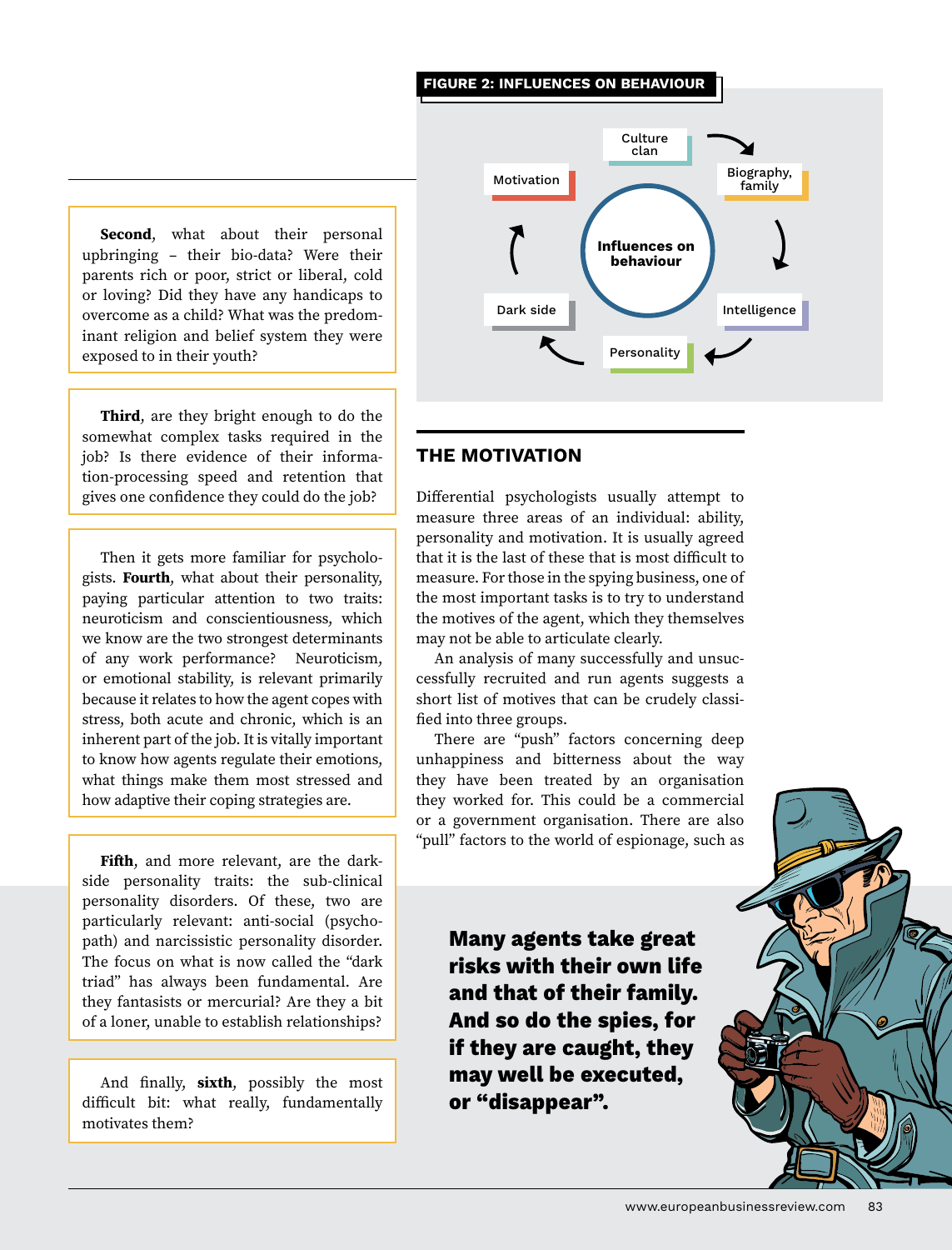

powerful and deep-seated ideological beliefs, material benefits (mainly money) as a reward, and the sheer excitement of the whole activity. Third, there is the reward of a friendship and relationship with the spy and his/her colleagues.

## **THE ORGANISATION**

#### **a. Disenchantment:**

Many agents are deeply disenchanted with how they have been treated by an organisation and, through whistle-blowing, seek sweet revenge. There are different facets of enchantment:

First, *organisational lying/hypocrisy* – the employee's perception that what the organisation says about itself in public, and even to its employees, is a pack of lies. The more the organisation tries to capture the moral high ground, the more outraged the astounded and angry insider becomes.

Second, *perceived inequity* – the idea that some people in the organisation are treated very differently from others. It is the assertion



that people are not fairly assessed, promoted and rewarded.

Third, *bullying and mistreatment*, which is the perception that some senior people are callous, uncaring, nasty and manipulative, and that you are a victim. Bosses are seen as bullies and backstabbers. Staff can forgive the occasional emotional outburst and unkind remark, but not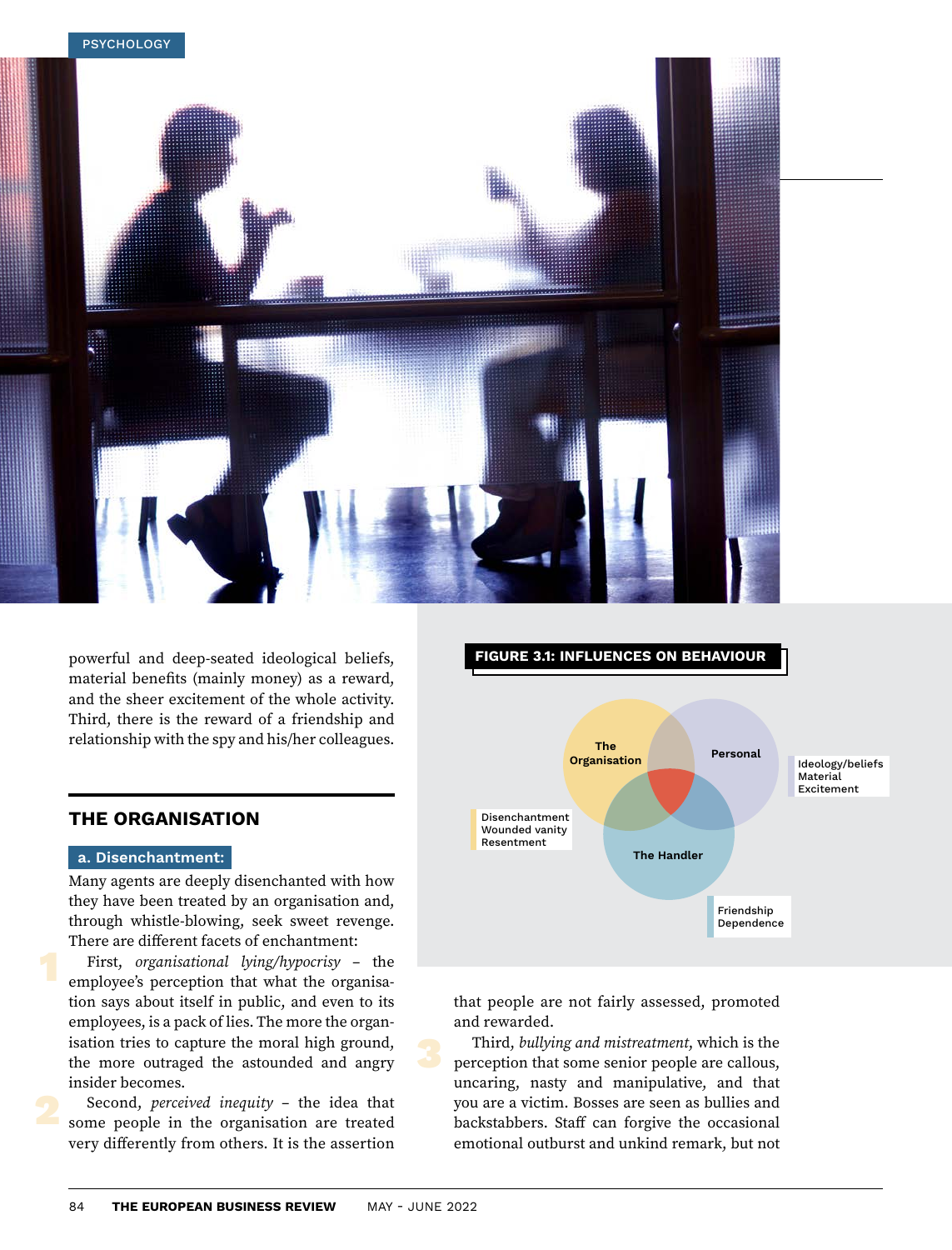chronic, remorseless nastiness aimed specifically at them. Further, some organisations have a management style that is essentially aggressive and Machiavellian.

Fourth, *mutual distrust*, which is the feeling that the organisation does not even trust its own employees. Whilst top management may talk about, and demand, loyalty from their staff, it is clear that they do not trust their own employees. This is, of course, a two-way street. If the organisation lets it be known that it never really and fully trusts me with information, money and materials, why should I ever trust them?

Fifth, *broken promises* – expectations not being met. Employees are told what the organisations stand for, what is expected, and how things work. But, all too often, an employee does not have his or her expectations clarified, and then the promises are broken.

Disenchanted people are angry and vengeful. What better way to get one's own back than by "spilling the beans" on the major secrets of the organisation? After all, "Revenge is a dish best served cold."

#### **b. Wounded vanity and narcissism:**

Wounded vanity or ego might well stimulate someone to seek revenge. There is a fine line between healthy self-esteem and serious, self-defeating narcissism. The latter is characterised by an insatiable craving for adoration, feeling a special entitlement and a right to be insensitive to others, but at the same time either enraged or crushed by criticism. It is the feeling that one deserves special treatment, and then being extremely upset if treated as "ordinary".

Narcissists can be energetic, charismatic, leader-like and willing to take the initiative to get projects moving. However, they are often arrogant, vain, overbearing, demanding, self-deceiving and pompous. They are so colourful and engaging, they often attract followers. But narcissism is a disorder of self-esteem; it's a cover-up.

Narcissists self-destruct because their self-aggrandisement blinds their personal judgement and perception. Their reaction to any sort of criticism is extreme: shame, rage, tantrums. They aim to destroy that criticism, however well intended and useful it may have been. They are poor empathisers and thus have low emotional intelligence. They can be consumed by envy and disdain for others, prone to depression, manipulative, demanding and self-centred.

## **Many agents are deeply disenchanted with how they have been treated by an organisation and, through whistleblowing, seek sweet revenge.**

The primary feature shared by both dimensions of narcissism is a tendency to act antagonistically towards others. Vulnerable narcissists have grandiose fantasies but are timid, insecure and consequently do not appear narcissistic on the surface. Grandiose narcissists have higher levels of happiness and life satisfaction and are more exhibitionist than vulnerable narcissists. Often, wounded vanity is a sign of vulnerable narcissism. Becoming involved with the spying world feeds their narcissism, which may have been badly wounded by events.

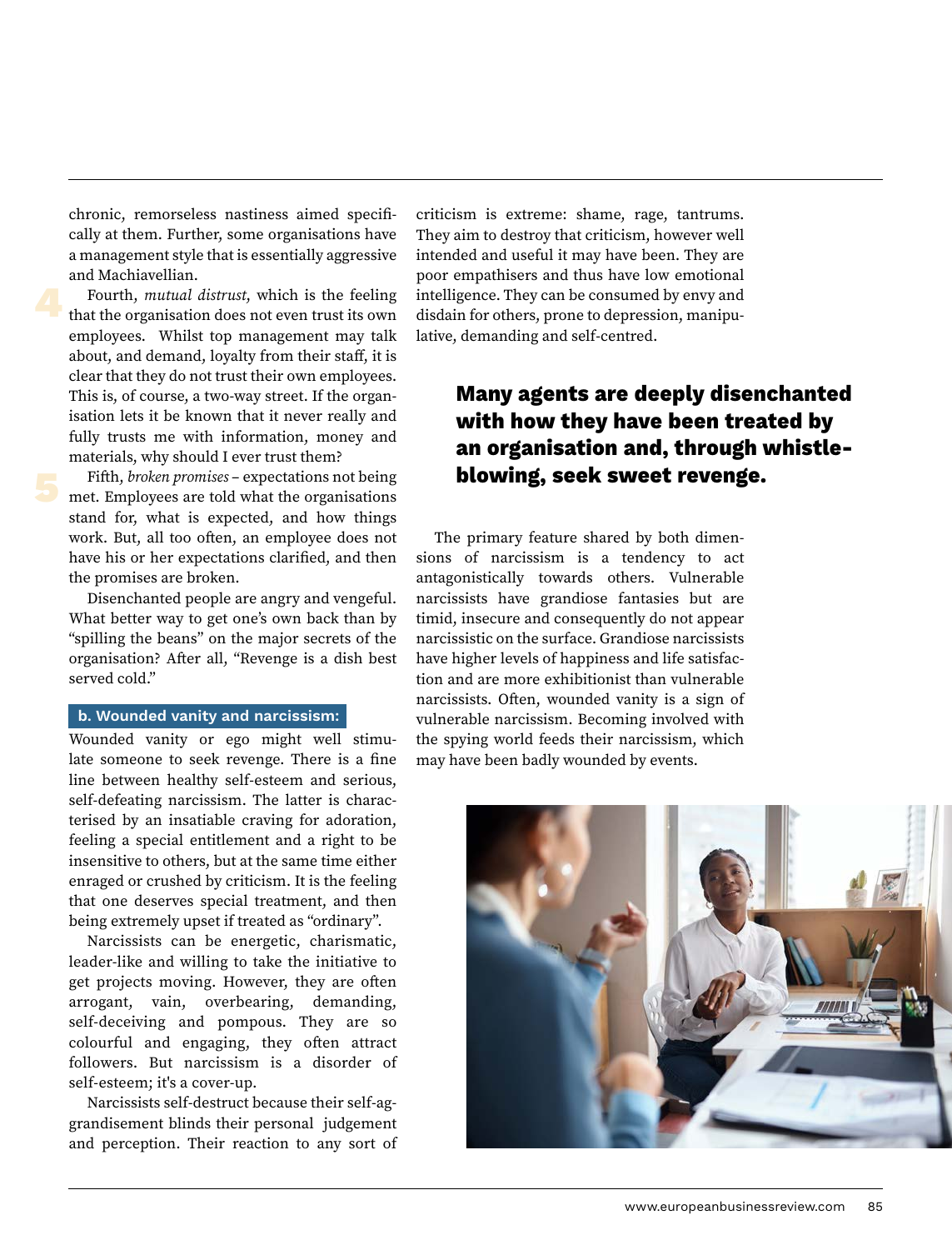## **PERSONAL FACTORS**

These are often divided into three categories, although, of course, they overlap

#### **a. Ideology:**

Ideologies, like religious or political creeds, can be very attractive, because they explain so much. They make sense of the past and the present and offer a view of a much better future. They can and do dramatically improve a sense of self-worth and identity.

Some countries try to "indoctrinate" their people from a very early age to believe in, and adhere to, a set creed of beliefs that are about truth, justice and fairness. People absorb these differently; some are indifferent, others reject them, but many remain believers. They become zealous followers, quite intolerant of those who do not share their world view.

 The twentieth century saw the growth and destruction of various powerful states (Nazi Germany, the USSR). In the 1930s in Western Europe, many had to choose between fascism and communism. Indeed, it was the time when the "Cambridge Five" chose communism, becoming Britain's most notorious traitors, and personally responsible for the deaths of many people.

We are currently preoccupied with Islamic fundamentalism and the threat that various factions of Islam present. Sometimes, intelligence agents are "converts" to a creed, faith or ideology, such as Islam, Marxism or nationalism. Others are "dissidents" who were perhaps "born into it". Their primary aim in betraying others is to further the cause. Ideology is a powerful yet very complex motivation for many.

#### **b. Money:**

Selling secrets is a potentially lucrative business. Money features in many cases, but spies don't usually like an agent who is primarily motivated by money. Often, they don't have much control over how the agent spends the money, and too much time is spent haggling over the amount the agent thinks a report is worth. This often

**The Cambridge Spy Ring, an extraordinary Russian intelligence operation**

**The Cambridge Spy Ring** passed information to the Soviet Union during the Second World War and was active in the UK from the 1930s until at least the early 1950s. None of the known members was ever prosecuted for spying.

The number and membership of the ring emerged slowly from the 1950s onwards. The public first became aware of the conspiracy after the sudden flight of Donald Maclean and Guy Burgess to the Soviet Union in 1951. Suspicion immediately fell on Harold "Kim" Philby, who eventually fled the country in 1963. Following Philby's flight, British intelligence obtained confessions from Anthony Blunt and, much later, John Cairncross, who have come to be seen as the last two of the group of five.

The term "Cambridge" refers to the recruitment of the group during their education at the University of Cambridge in the 1930s.

All five were convinced that the Marxism-Leninism of the Soviet Union was the best-available political system, and especially the best defence against the rise of fascism. All pursued successful careers in branches of the British government. They passed large amounts of intelligence to the Soviet Union.

Russian intelligence has always been willing to invest in longterm operations. This is a rare example of recruiting agents with no access to intelligence. They were penetration agents.

changes over time, when agents become greedy but have less useful information to reveal.

The crucial question is how they use and spend that money – what it symbolises for them. The mercenary, materialistic and greedy agent will need careful and constant monitoring. The need for money raises some interesting questions. Does everyone have a price? What is the fantasy associated with wealth? What do they really want to buy? Understanding what the money is for is an essential task for any spy.

#### **c. Excitement:**

Some people crave excitement more than others. Adrenaline junkies paradoxically relax with stimulation, just as smokers might turn to nicotine (a stimulant) to relax. Some people are serious risk-takers, sensation-seekers. They drive fast and choose risky recreational activities. They trade off accuracy for speed. They are prone to all sorts of gaffes, preferring to speak before they think.

In the world of espionage, it is important to draw a distinction between a liking for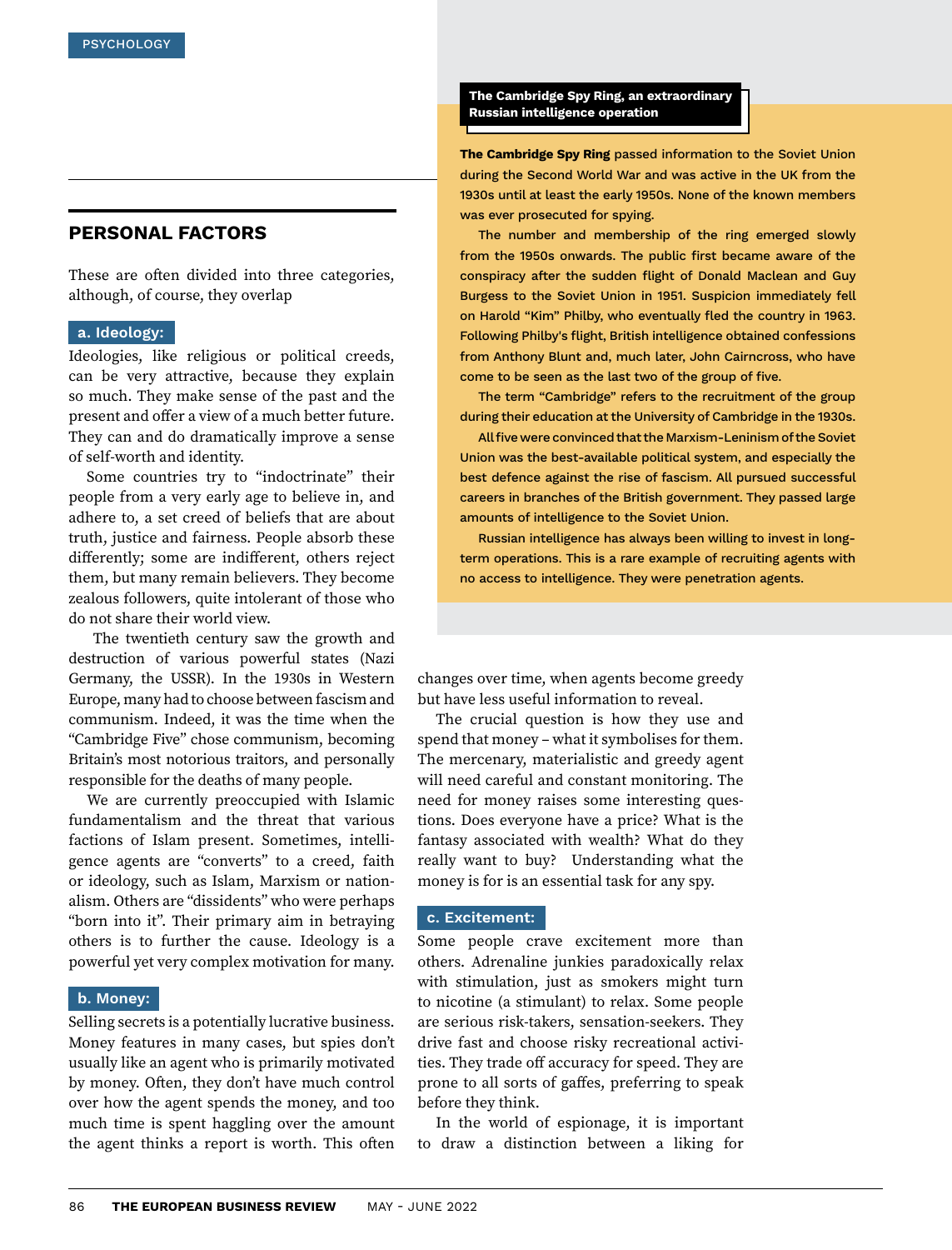

excitement and risk. It is exciting going to a meeting when you know you are going to try and recruit the agent. Standing on a street outside a block of flats and trying to persuade someone to let you, a complete stranger, into the flat so you can talk to

**Selling secrets is a potentially lucrative business. Money features in many cases, but spies don't usually like an agent who is primarily motivated by money.**

them is exciting. A surveillance officer pursuing a target will get excited when they sense the target is about to meet someone or fill a dead-letter box. This excitement is self-induced.

There is added tension and therefore, for some, added excitement. Very few operations carry no risk; planning reduces that risk.

Some agents are in it for the thrills, the "romance" of it all. But they can be unpredictable and unreliable. Like everything else, we need optimality in the appetite for risk; the individual should be neither an addict nor averse to undertaking well-calculated and planned risky activities.

#### **FEAR, BLACKMAIL AND COERCION**

The effect of torture, blackmail and any other form of coercion creates anger and huge resentment. Anyone who is suffering coercion will naturally want to get away from their tormentors as quickly as possible. It is not, therefore, a long-term motivation. Although it is morally reprehensible, there are cases of spying agencies using fear, blackmail and coercion to recruit agents and acquire intelligence. More than other methods, they raise ethical questions.

Agencies can now rummage about in a person's past much more easily, exposing these facts via the web. Perhaps the best-known form of coercion is blackmail. This might involve finding out about some aspect of the past of an individual that he or she desperately does not want revealed, perhaps by setting up a "sting" or a "honeytrap", where a person is put in a situation that yields incriminating evidence.

Some of these techniques are well known, for example, when a man meets a woman apparently by chance. They strike up a conversation, enjoy a drink which is spiked with a powerful

John Vassall was appointed as a clerk to the military attaché's office at the British Embassy in Moscow in the 1950s. He was a homosexual and was befriended by a Polish diplomat who introduced him to the underground homosexual world in Moscow. Homosexuality was illegal and, in 1954, the KGB blackmailed him into working for them. But his handlers were also able to play on the fact that he was treated badly by his employers and colleagues in the British Embassy. Vassall was socially isolated by the snobberies and class hierarchies of diplomatic life and this contributed to his continued work for the KGB even after he returned to the UK.

He wrote in his book, The Autobiography of a Spy, "At this time, the very last person I could have gone to was the Ambassador. He was cold and aloof, and quite incapable of understanding me or what had happened." He also found the naval attaché, Captain Bennett, impossible to approach on a personal level. And so, heavily resigned, Vassall met his KGB contacts at a secret rendezvous, as promised. (Vassall 1975)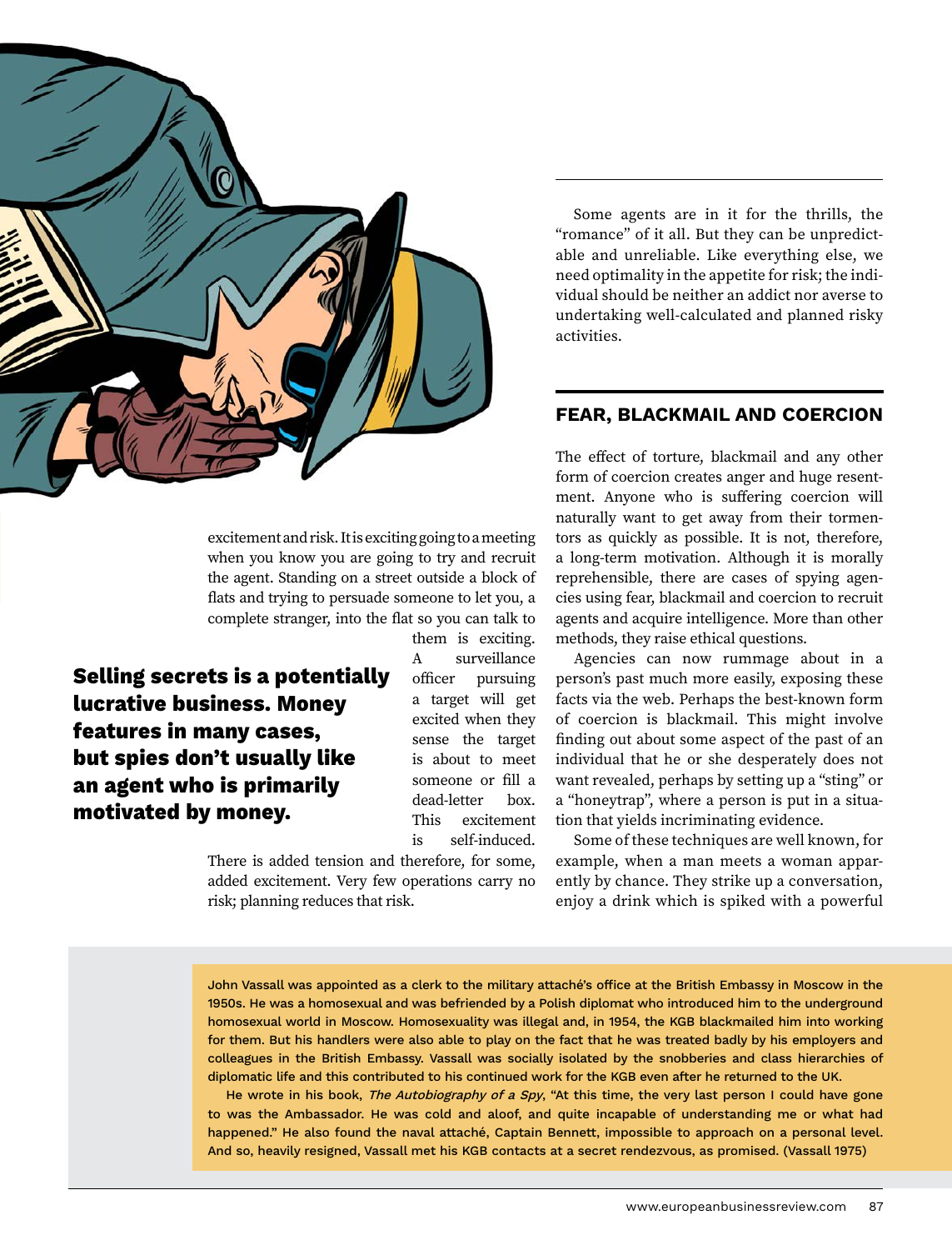drug, and he wakes up naked in a hotel room to be faced with incriminating photographs. These honeytraps are the stuff of movies, because they are a rich mix of human foibles and passion.

## **THE RELATIONSHIP**

One motivation for an agent is the (inevitably) close, confiding and supportive relationship of spy and agent. Some agents clearly crave it. Ideally, the relationship will be one of trust and liking, which is most likely to produce the best results. But there are different approaches. The spy-agent relationship is often powerful and close. The life of the agent may be dependent on the spy. Their meetings may be like having a clandestine affair, which makes it very exciting. The agent has to

#### **Oleg Gordievsky: The best agents deserve the best handlers**

"At our next meeting, he [Gordievsky's previous case officer] introduced me to my new mentor, Jack, who was brilliant, the best minder I had ever had. Young…, and besides being highly intelligent had all the warmth of a true family man. He was a first-class intelligence officer, but also truly kind, full of emotion and sensitivity, honest both professionally and in his principles. As the expression goes in Russian, he had a fine structure of soul….

"Joan was older, about 55, with ash-blonde hair, and a face that seemed to embody all the traditional British qualities of decency and honour. Over the next few years, another wonderful confidante. Not the least of her virtues was her skill as a listener." (Gordievsky 1995)

These are the kind of relationships every handler should strive for. Gordievsky, a professional intelligence officer himself, was one of the great Western successes against the Soviet Union.